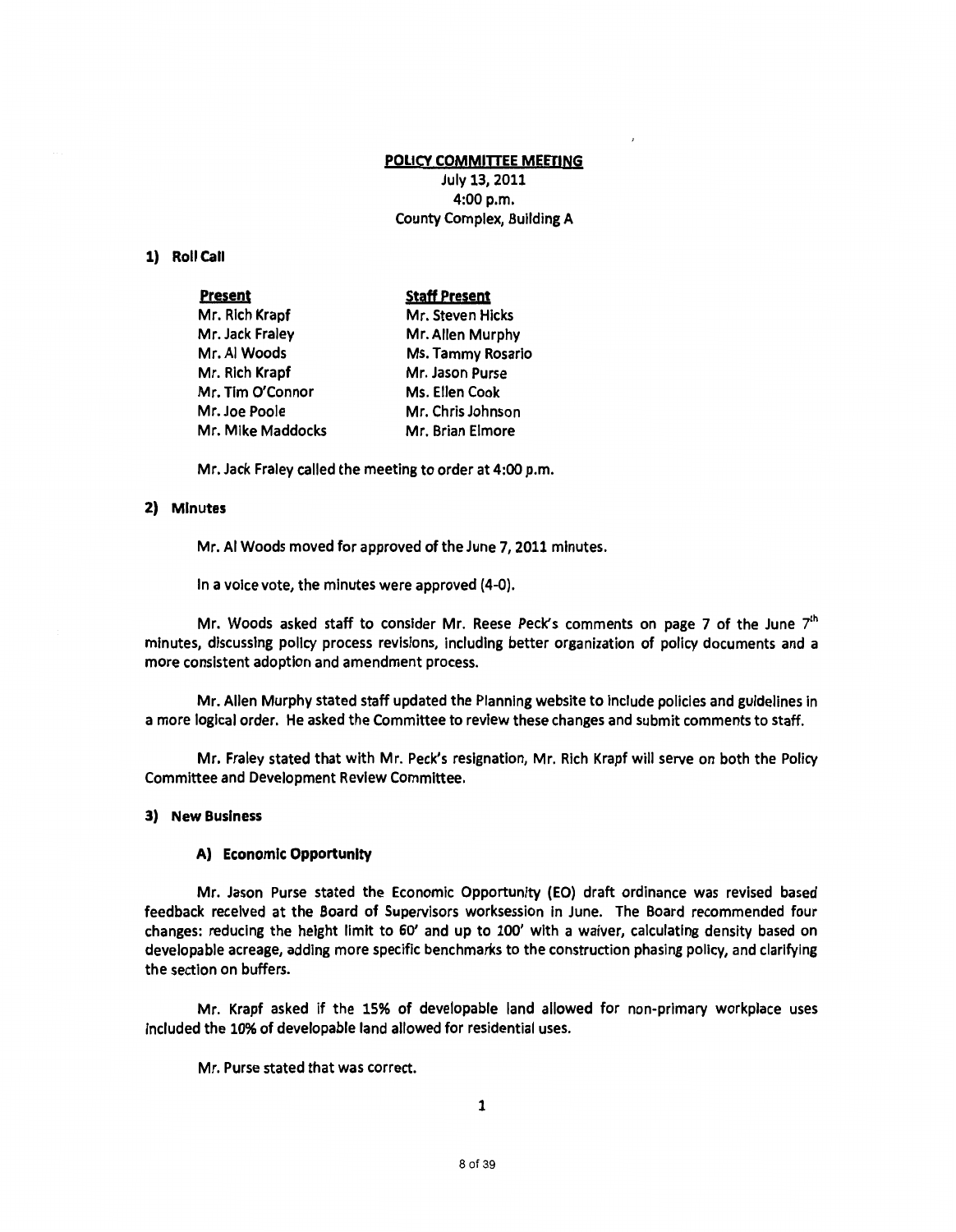Mr. Joe Poole asked what provisions protect the County from the development of a New Townstyle Mixed Use development that fails to attract industrial uses.

Mr. Purse stated 85% of the development Is required to be office, Industrial, and research and technology uses. The balance of uses in the ordinance limits retail and residential development.

Ms. Tammy Rosario stated review of the master plan and rezoning during the legislative process provides another level of protection.

Mr. Poole stated in the ordinance's Statement of Intent, there is the subject phrase "community values." He asked how those values would be defined. The Statement's language was less specific than other parts of the Zoning Ordinance.

Mr. Murphy stated the language was based on community values expressed in the Comprehensive Plan. He stated the Statement of Intent is intended to be less specific than the rest of the draft ordinance.

Mr. Poole asked if an EO master plan would prevent piecemeal development.

Mr. Purse stated the ordinance is written to encourage any EO-designated property to become involved with any master planning effort to help create a cohesive development. He stated the entire EO-designated area should be evaluated at the same time to avoid a few scattered buildings being constructed. The process is more involved and detailed than the County asks for in other zoning districts. EO property owners chose to request that designation, and can choose to participate in any future EO development voluntarily as well.

Mr. Purse stated the ordinance's language encourages EO property owners to get Involved with any new development to help create a more cohesive development. A large and cohesive project area should help avoid the development of a few scattered parcels.

Mr. AI Woods asked how an applicant would master plan a development without control of all the properties. He asked about the positioning of the 15% non-primary workforce uses.

Mr. Purse stated there are other protections in the ordinance, including the clustered Urban/Residential Core, to condense the non-primary uses into a single area.

Mr. Tim O'Connor asked how the ordinance would avoid a single applicant developing the 15% area first, leaving other applicants unable to Include retail or residential uses.

Mr. Purse stated property owners need to work together at the beginning of the process. He stated applicants must be made aware EO is not intended for residential development.

Mr. Poole stated the master plan process should be tightly written to make sure its intentions carry through.

Mr. Fraley stated he would like more substantive viewshed protection ordinance language. He stated language could be added to a master plan by asking applicants to demonstrate the process they considered in order to accommodate perimeter view sheds.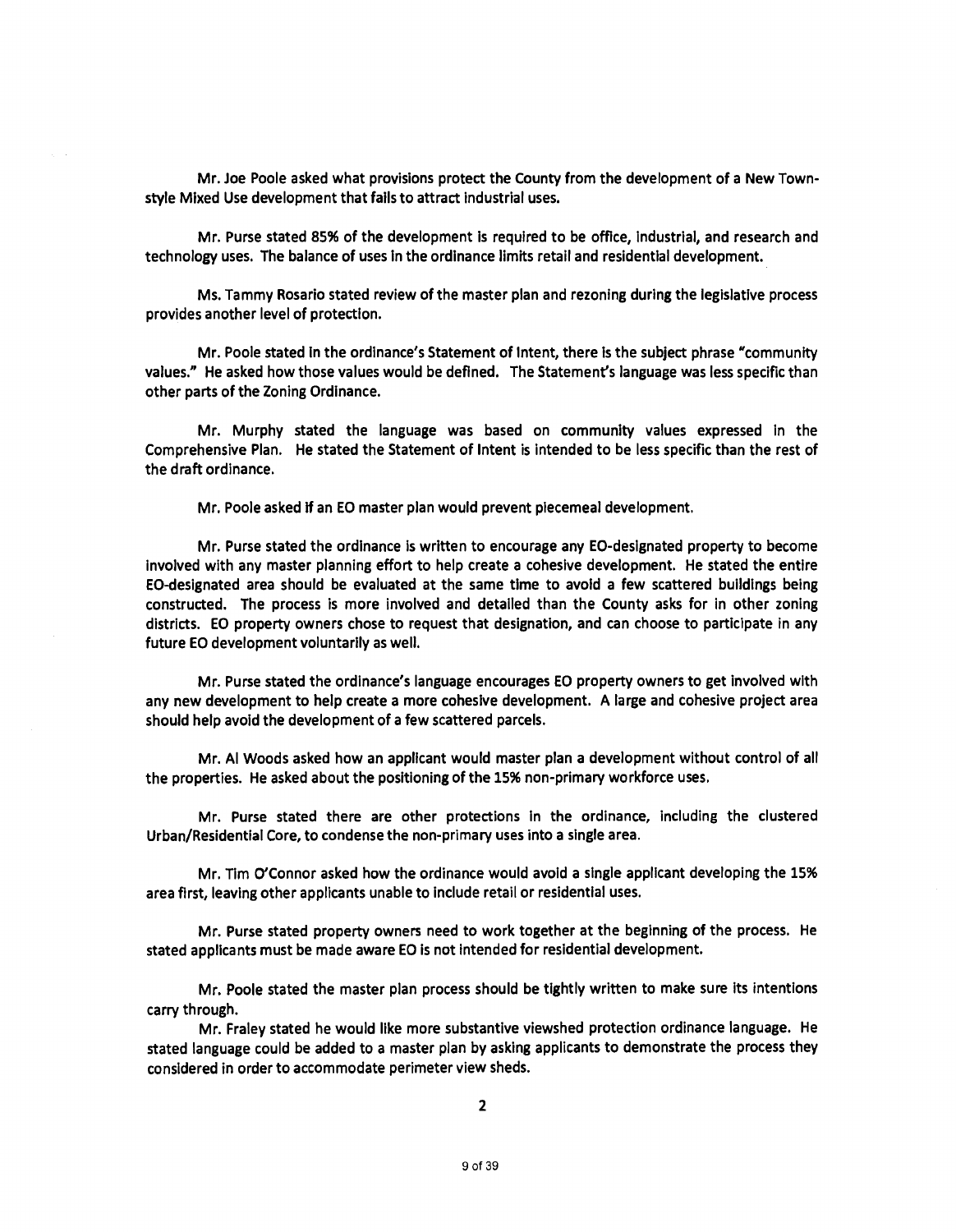Mr. Murphy stated staff would bring forward that request to decision makers.

Mr. Fraley stated there should be specific language on how the applicant protected vlewsheds, Including building placement, building mass and height, enhanced buffering, and architectural treatments. He stated the ordinance should include examples and illustrations.

Mr. Fraley stated he was concerned with the lack of open space requirement outside of the Urban/Residential Core.

Mr. Purse stated the County's industrial districts, M-1 and M-2, don't have any open space requirements, since in those districts people typically don't use open space for recreation. He stated the County does not want industrial EO applicants to face greater restrictions that In industrial zoning.

Mr. Fraley stated Industrial zones are hodge-podge development, where EO is an interconnected business community.

Mr. Krapf asked If he were a business owner, what would be the Incentive to locate his operation In the EO zone.

Mr. Murphy stated flexibility.

Mr. Krapf stated ordinance language could encourage but not mandate open space outside of the core.

Mr. Mike Maddocks stated even If the ordinance does not cover everything, each project will still undergo professional staff review.

Mr. Murphy stated each project will have to adhere to Chesapeake Bay Act open space requirements.

Mr. Fraley stated master plan principles should be clearly stated up front.

Mr. Rich Costello of AES stated densities should be increased since density is calculated based on developable acreage instead of total acreage. He stated language permitting two-family dwellings should be removed from the permitted uses. Activities such as playgrounds should be allowed in the open space areas of the residential core.

Mr. Poole stated he did not want to use other localities with less strict standards for comparsion. He stated he wanted to preserve the County's quality of life.

Ms. Rosario stated the ordinance contains the most recent definition of non-developable acreage, based on the Rural Lands Committee's work. She stated that definition is being revised as part of the Residential Cluster Overlay district ordinance update.

Mr. Purse stated non-developable acreage will be defined in the definitions section of the ·ordinance.

3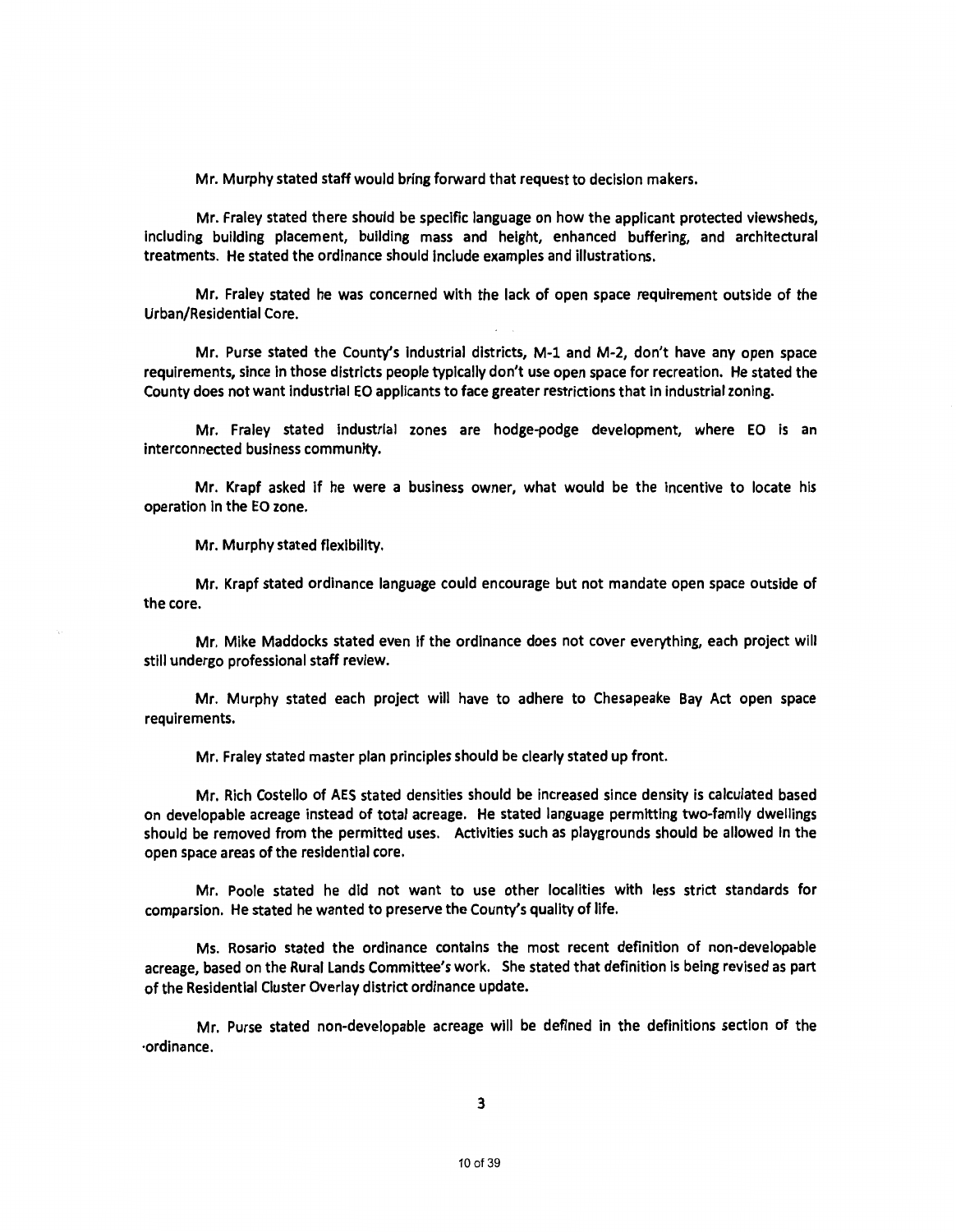Ms. Susan Gaston asked if there would eventually be an "opt-in" for property owners.

Mr. Fraley stated yes. He stated all property owners have the right to develop their A-1 properties using the current zoning.

Ms. Rosario stated properties designated EO have the opportunity to opt in or out of any master plan process. She stated It Is in property owners' interest to participate in the master plan to have a voice at the table when decisions are being made. If property owners do not participate, their property will still be included in the master plan. Property owners would then choose to opt in or opt out of any rezoning effort.

Mr. Wayne Moyer asked to defer EO work until after the November elections to allow citizens to better educate themselves about the ordinance and allow the Board to consider the Transfer of Development Rights program. He asked for 60' and 100' balloon tests at various points of the Hill Pleasant Farm property so adjacent property owners could better understand the impacts. A portion of the EO district should be set aside for agricultural production for local sale. The EO area should be restricted to the Hunt Farm to see if it works before extending it to Croaker Road.

Ms. Rosario stated approval of the district does not rezone any property.

Mr. Fraley stated the Board identified EO has one of four priority zoning ordinance update items and created timellnes for its review by staff and the Commission.

Mr. Bob Spencer asked about placement of a new two-lane road to support the EO area.

Ms. Rosario stated the Hampton Roads Planning District Commission will fund a corridor study to assess environmental Impacts and a best alignment for a 2-lane, possibly 4-lane road. She stated the road proposed in the Comprehensive Plan is a Mooretown extension to Croaker.

Ms. Gaston stated the Virginia Association of Realtors supports the EO zone. She stated enhanced economic opportunities will slow the trend of graduates leaving the area, increase quality of life, and take pressure off of residential taxes.

Mr. Poole stated he did not want to see additional retail in that area of the county. He stated he wanted to see a good master plan mixed with industrial and corporate development.

Mr. Fraley stated he was pleased with staff work.

#### B) Commercial Districts

Mr. Chris Johnson stated the Board identified four changes they would like to see before advancing the full draft ordinance for review by the Planning Commission. He stated the Board directions were to remove performance standards in each of the four commercial districts, replacing them with a Board policy document directing performance standards, which includes a table of uses. The table would make by-right and specially permitted uses more understandable and accessible. The Board also wanted to grant approval authority for design standards, master plan consistency, waivers, setbacks, and modifications to the Planning Director where those reviews are now handled by the DRC.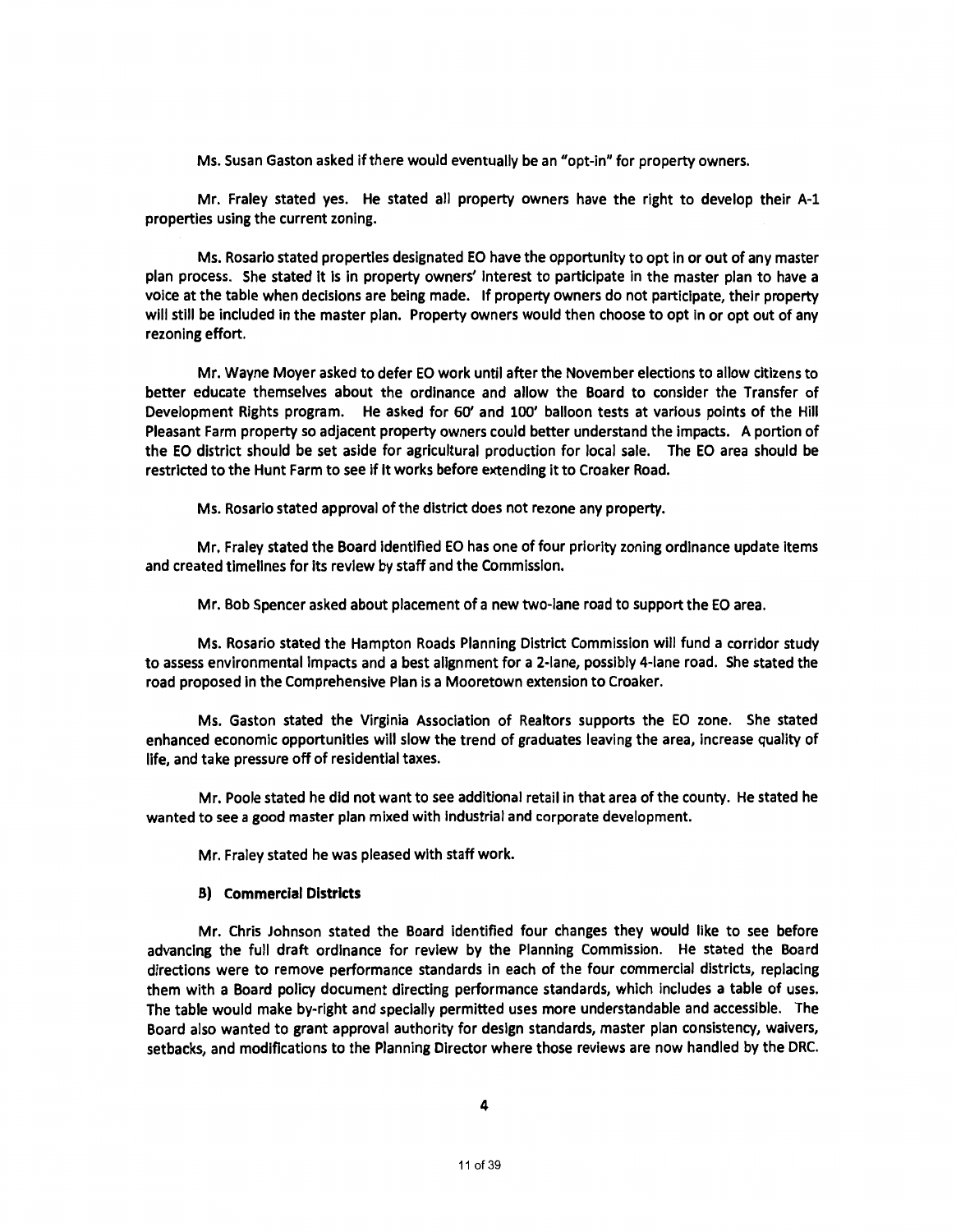The DRC would still review appeals. This would continue the trend of making the DRC more strategic on the front end of the development review process, and the appellate body on the back end.

Mr. Johnson stated the Board including performance standards into the ordinance could create a greater chance of nonconformities should the ordinance Is changed in the future.

Mr. Fraley stated performance standards are written for by-right development. He stated through the use of performance zoning, the County can reduce the number of SUPs. Performance standards for SUPs would be very difficult to develop.

Mr. Johnson stated staff reviewed the four commercial districts two years ago for lower impact SUPs that could be changed to by-right. Staff believes there are few additional special uses that could be made by-right. Using performance standards to make a special use by-right was discussed at the worksession, although developing a commercial property has very different impacts depending on its location in the county. Developing performance standards to make a use by-right proved too subjective and difficult. Staff was not comfortable making a homogeneous list of performance standards considering the uniqueness of various commercial areas and corridors.

Mr. Fraley stated the Committee need to vote on a recommendation for the Board regarding changing commercial SUP triggers in Section 24-11. The Committee will vote on raising the building square footage threshold from 10,000 to 20,000 and raising the building addition threshold from 5,000 to 10,000 square feet and the peak-hour trips threshold from 75 to 100.

Mr. Steven Hicks stated the change reflects additional business friendliness and the desire for predictability. Many businesses range within a 15,000 square foot building size. Certain medium sized businesses, such as pharmacies, will continue to have other trigger points.

Mr. Johnson stated staff analysized a decade of SUP cases. Over that decade, Section 24-11 triggered 24 SUPs. Staff wanted to raise the SUP bar enough to increase predictability and facilitate economic development, but not far enough to risk losing the ability to protect community character. Building size causes fewer impacts than vehicle trips. If the building threshold was 20,000 ten years ago, 13 of those 24 SUPs would have been by-right. He stated there was no way to quantify the number of applicants who reviewed the County's requirements and decided to locate businesses elsewhere. It doesn't benefit the County to force businesses to reduce their size to meeting an arbitrary number like 10,000 square feet.

Mr. Poole stated he wasn't prepared to support the increases. He stated the commercial growth in the county in the past ten years has been fairly significant and he didn't feel the commercial development process is broken. He hasn't heard from any applicants saying they couldn't get into the County.

Mr. Johnson stated the County wants to remain competitive in the marketplace for smaller businesses that are looking to locate in the area. The County is making a series of changes in total to make itself more competitive at attracting businesses while retaining standards which protect community character.

Mr. Hicks stated he was comfortable with the changes. He stated the changes were a good balance based on Board guidance regarding the triggers.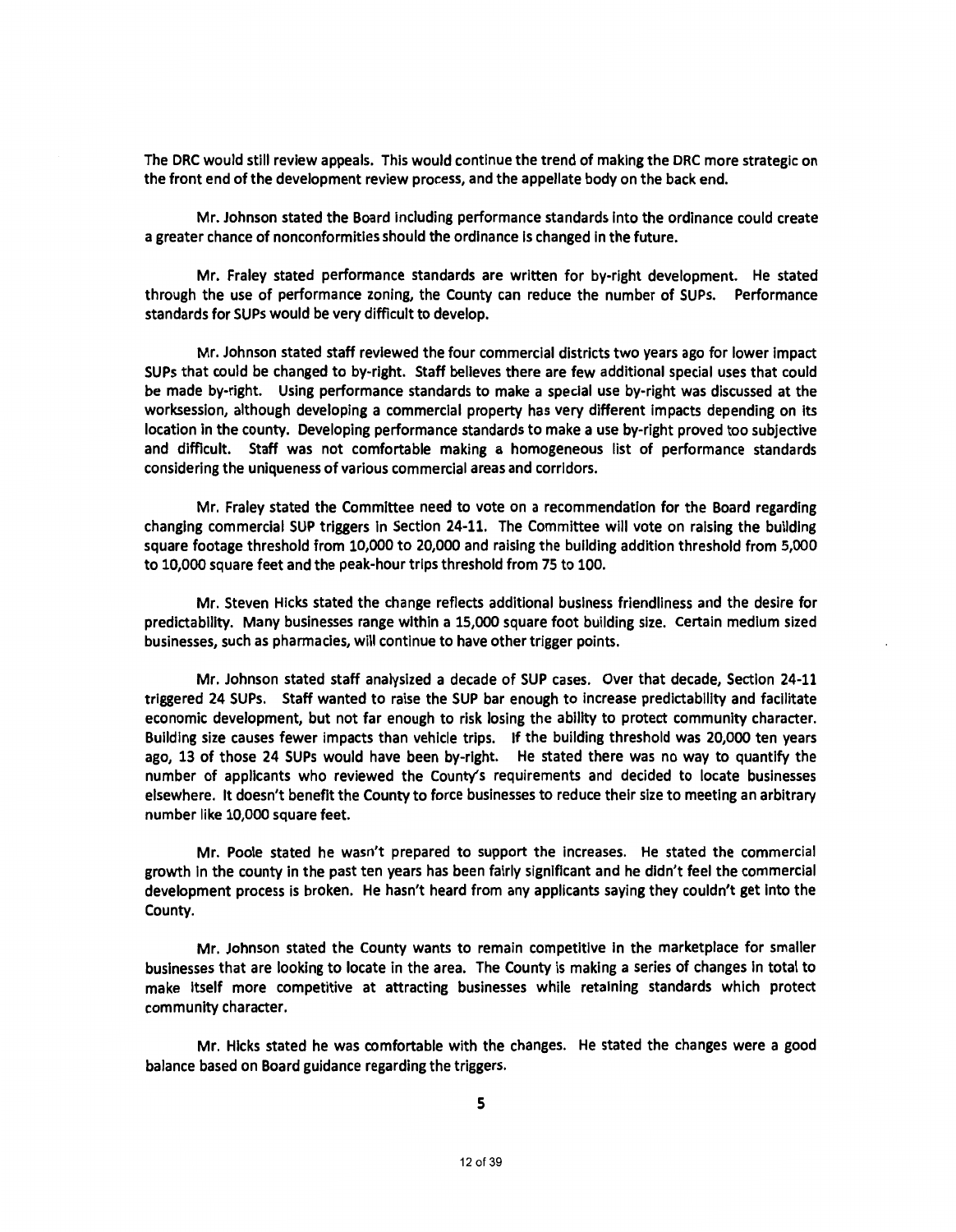Mr. Krapf stated that while he values the DRC reviews, the smaller businesses are the ones more impacted by the additional steps and can least afford a protracted process. He stated he was comfortable with staff not letting anything slipping through. He would support the changes.

Mr. Maddocks stated he supported staff's recommendation.

Mr. O'Connor stated 20,000 square feet is a good starting point.

Mr. Woods stated he was comfortable with the changes.

Mr. Fraley stated he was fine with the changes.

In a voice vote, the Committee recommended approval of staff draft language. (5·1: Yes: Fraley, Woods, Maddocks, Krapf, O'Connor; No: Poole).

Mr. Fraley stated the Committee must recommend changes to Section 24-147 changing DRC triggers from 30,000 to 50,000 square feet, changing multifamily developments without a master plan from 50 to 10, and elimination of fast food. He stated most fast food restaurants will still trigger SUP traffic triggers.

Mr. Fraley asked If anyone had a problem with removing the fast food triggers or reducing the multifamily trigger to 10 units.

Mr. Krapf stated he favored the 30,000 square foot trigger. He stated DRC review represents a minimal time delay while the enhancements provided by the DRC have allowed for better projects.

Mr. Johnson stated that at its last meeting, the Commission discussed adding the language contained in Section 24-11 for exceptions for commercial SUPs - warehouse, distribution, office, and manufacturing - into the DRC language while retaining the 30,000 sugare foot threshold.

Mr. Hicks asked what was being gained from DRC review in addition to professional staff review.

Mr. Krapf stated it provides an extra look at architectural elevations, building placement, relationship to other developments, and topography. He stated he supported staffs suggestion to exempt warehouses and similar uses since they are in an environment where aesthetics are not as important. He would rather review too many site plans rather than raising the threshold to 50,000 square feet.

Mr. Johnson stated staff encourages SUP applicant to come before the DRC for consideration of issues before they become big enough issues to defer cases at the Commission level. He stated the DRC can have input at the beginning of the process rather than coming in after legislative approval. The development community has realized DRC conceptual consideration creates a smoother process.

Mr. Fraley stated he supported the DRC giving input at the front end rather than after legislative review. He stated any adjacent property owners with a problem can appeal to the DRC.

Mr. Poole stated one benefit of back-end review is the availability of construction documents.